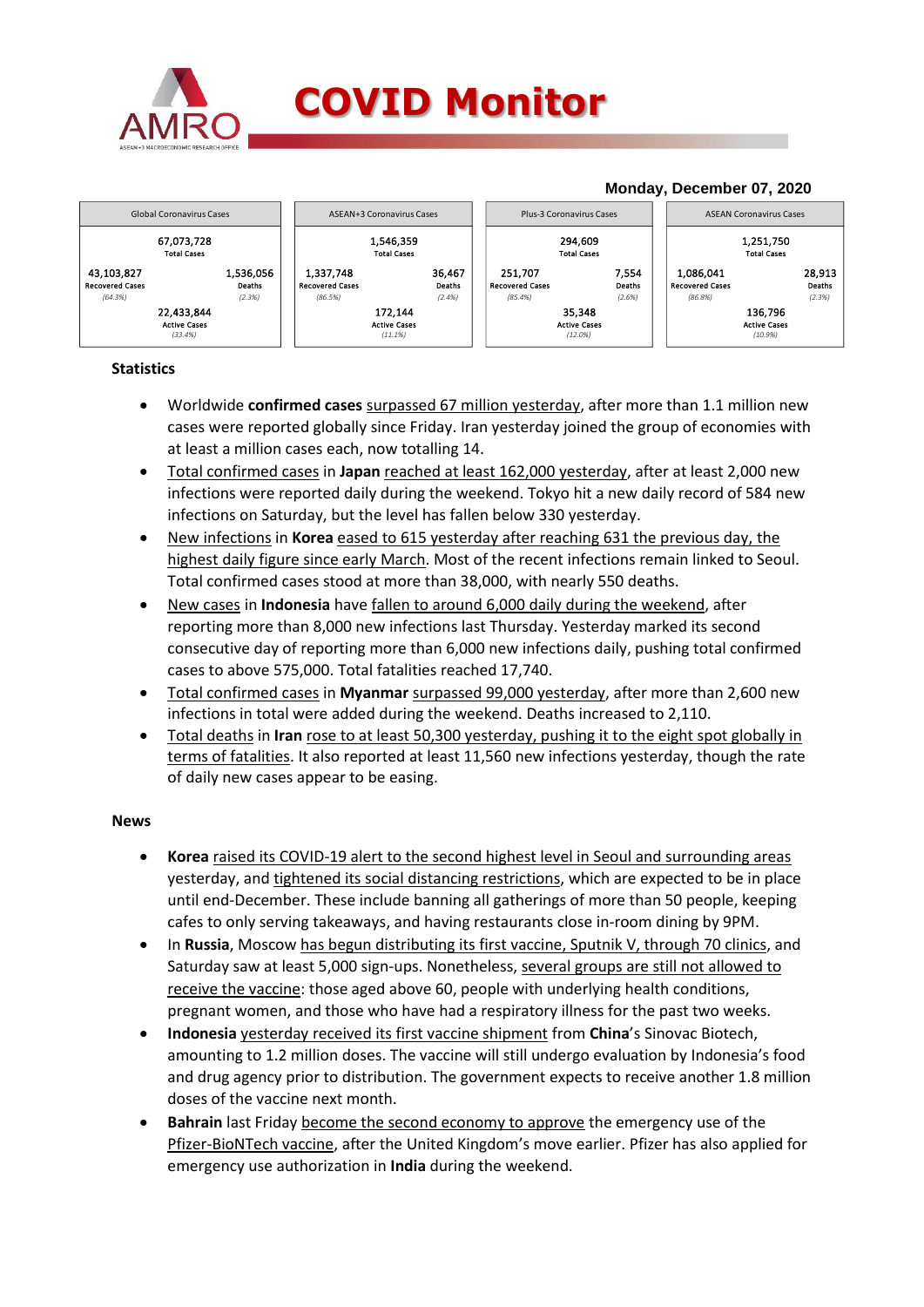

## **COVID Monitor**

Data as of 6/12/2020

Overview of Confirmed COVID-19 Cases

| Economy              | <b>Total</b><br><b>Cases</b> | Cases per 1M<br><b>Population</b> | <b>New</b><br>Cases | <b>New Cases per</b><br>1M Pop. | <b>New Cases</b><br>$(7$ -day avg) <sup>1</sup> | ∆New Cases     | Δ% New<br>Cases          | <b>Total</b><br><b>Deaths</b> | <b>New</b><br><b>Deaths</b> | <b>Fatality</b><br><b>Rate (%)</b> | <b>Total</b><br><b>Recovered</b> | Recovery<br><b>Rate (%)</b> | <b>Active</b><br>Cases | <b>Resolved cases</b><br>$(96)^2$ |
|----------------------|------------------------------|-----------------------------------|---------------------|---------------------------------|-------------------------------------------------|----------------|--------------------------|-------------------------------|-----------------------------|------------------------------------|----------------------------------|-----------------------------|------------------------|-----------------------------------|
| Global               | 67,073,728                   |                                   | 533,694             |                                 |                                                 | $-106,899$     | 0.8                      | 1,536,056                     | 7,188                       | 2.3                                | 43,103,827                       | 64.3                        | 22,433,844             | 66.6                              |
| ASEAN+3              | 1,546,359                    |                                   | 13,098              |                                 |                                                 | $-568$         | 0.9                      | 36,467                        | 244                         | 2.4                                | 1,337,748                        | 86.5                        | 172,144                | 66.5                              |
| Plus-3               | 294,609                      |                                   | 2,772               |                                 |                                                 | $-461$         | 0.9                      | 7,554                         | 34                          | 2.6                                | 251,707                          | 85.4                        | 35,348                 | 88.9                              |
| <b>ASEAN</b>         | 1,251,750                    |                                   | 10,326              |                                 |                                                 | $-107$         | 0.8                      | 28,913                        | 210                         | 2.3                                | 1,086,041                        | 86.8                        | 136,796                | 88.2                              |
|                      |                              |                                   |                     |                                 |                                                 |                |                          |                               |                             |                                    |                                  |                             |                        |                                   |
| China                | 86,634                       | 62                                | 15                  | 0.0                             |                                                 | $-3$           | 0.0                      | 4,634                         | $\mathbf 0$                 | 5.3                                | 81,718                           | 94.3                        | 282                    | 99.7                              |
| Hong Kong, China     | 6,897                        | 903                               | 95                  | 12.4                            |                                                 | $-6$           | 1.4                      | 112                           | $\mathbf 0$                 | 1.6                                | 5,567                            | 80.7                        | 1,218                  | 82.3                              |
| Japan                | 162,917                      | 1,295                             | 2,047               | 16.3                            |                                                 | $-436$         | 1.3                      | 2,259                         | 30                          | 1.4                                | 135,121                          | 82.9                        | 25,537                 | 84.3                              |
| Korea                | 38,161                       | 733                               | 615                 | 11.8                            |                                                 | $-16$          | 1.6                      | 549                           | $\overline{4}$              | 1.4                                | 29,301                           | 76.8                        | 8,311                  | 78.2                              |
|                      |                              |                                   |                     |                                 |                                                 |                |                          |                               |                             |                                    |                                  |                             |                        |                                   |
| Indonesia            | 575,796                      | 2,134                             | 6,089               | 22.6                            |                                                 | 62             | $1.1$                    | 17,740                        | 151                         | 3.1                                | 474,771                          | 82.5                        | 83,285                 | 85.5                              |
| Malaysia             | 72,694                       | 2,188                             | 1,335               | 40.2                            |                                                 | 212            | 1.9                      | 382                           | $\overline{2}$              | 0.5                                | 61,273                           | 84.3                        | 11,039                 | 84.8                              |
| Philippines          | 439,834                      | 3,997                             | 1,765               | 16.0                            |                                                 | 41             | 0.4                      | 8,554                         | 28                          | 1.9                                | 408,634                          | 92.9                        | 22,646                 | 94.9                              |
| Singapore            | 58,260                       | 10,217                            | 5                   | 0.9                             |                                                 | -8             | 0.0                      | 29                            | $\mathbf 0$                 | 0.0                                | 58,160                           | 99.8                        | 71                     | 99.9                              |
| Thailand             | 4,107                        | 60                                | 21                  | 0.3                             |                                                 | $\overline{7}$ | 0.5                      | 60                            | 0                           | 1.5                                | 3,868                            | 94.2                        | 179                    | 95.6                              |
|                      |                              |                                   |                     |                                 |                                                 |                | 0.0                      |                               |                             |                                    |                                  |                             |                        | 99.3                              |
| Brunei Darussalam    | 151                          | 335                               | 0                   | 0.0                             |                                                 | 0              |                          | 3                             | 0                           | 2.0                                | 147                              | 97.4                        | $\mathbf{1}$           |                                   |
| Cambodia             | 348                          | 21                                | $\overline{2}$      | 0.1                             |                                                 | $\mathbf 1$    | 0.6                      | $\mathbf 0$<br>$\Omega$       | $\mathbf 0$                 | 0.0                                | 306                              | 87.9                        | 42                     | 87.9                              |
| Lao PDR              | 39                           | 5                                 | 0                   | 0.0                             |                                                 | $\mathbf 0$    | $0.0\,$                  |                               | 0                           | 0.0                                | 26                               | 66.7                        | 13                     | 66.7                              |
| Myanmar              | 99,155                       | 1,858                             | 1,108               | 20.8                            |                                                 | $-419$         | 1.1                      | 2110                          | 29                          | 2.1                                | 77636                            | 78.3                        | 19,409                 | 80.4                              |
| Vietnam              | 1,366                        | 14                                | $\mathbf{1}$        | 0.0                             |                                                 | $-3$           | 0.1                      | 35                            | $\mathbf 0$                 | 2.6                                | 1,220                            | 89.3                        | 111                    | 91.9                              |
| Belgium              | 591,756                      | 51,381                            | 1,814               | 157.5                           |                                                 | $-689$         | 0.3                      | 17,320                        | 66                          | 2.9                                |                                  |                             |                        |                                   |
| France               | 2,290,891                    | 35,248                            | 11,022              | 169.6                           |                                                 | $-1,828$       | 0.5                      | 54,804                        | 174                         | 2.4                                |                                  | ÷                           |                        |                                   |
| Germany              | 1,194,550                    | 14,396                            | 10,910              | 131.5                           |                                                 | $-15,216$      | 0.9                      | 18,989                        | 150                         | 1.6                                | 868,285                          | 72.7                        | 307,276                | 74.3                              |
| Italy                | 1,728,878                    | 28,703                            | 18,887              | 313.6                           |                                                 | $-2,165$       | 1.1                      | 60,078                        | 564                         | 3.5                                | 913,494                          | 52.8                        | 755,306                | 56.3                              |
| Netherlands          | 566,628                      | 32,789                            | 6,912               | 400.0                           |                                                 | $-8,880$       | 1.2                      | 9,768                         | 25                          | 1.7                                |                                  | $\sim$                      |                        | $\sim$                            |
| Spain                | 1,684,647                    | 35,946                            |                     |                                 |                                                 |                | $\overline{\phantom{a}}$ | 46,252                        | 0                           | 2.7                                | 150,376                          | 8.9                         | 53,521                 | 96.8                              |
| Switzerland          | 344,497                      | 39,840                            |                     |                                 |                                                 |                | ÷.                       | 5,349                         | 25                          | 1.6                                | 260,600                          | 75.6                        | 78,548                 | 77.2                              |
| United Kingdom       | 1,727,751                    | 25,690                            | 17,372              | 258.3                           |                                                 | $-2,575$       | 1.0                      | 61,342                        | 231                         | 3.6                                |                                  | $\sim$                      |                        | $\sim$                            |
|                      |                              |                                   |                     |                                 |                                                 |                |                          |                               |                             |                                    |                                  |                             |                        |                                   |
| Brazil               | 6,603,540                    | 31,241                            | 26,363              | 124.7                           | سمسته                                           | $-16,846$      | 0.4                      | 176,941                       | 313                         | 2.7                                | 5,866,657                        | 88.8                        | 559,942                | 91.5                              |
| Canada               | 418,848                      | 11,077                            | 6,305               | 166.7                           |                                                 | $-49$          | 1.5                      | 12,688                        | 81                          | 3.0                                | 334,375                          | 79.8                        | 71,785                 | 82.9                              |
| Argentina            | 1,463,110                    | 32,120                            | 3,278               | 72.0                            |                                                 | $-1,923$       | 0.2                      | 39,770                        | 138                         | 2.7                                | 1,294,692                        | 88.5                        | 128,648                | 91.2                              |
| Mexico               | 1,175,850                    | 9,252                             | 7,455               | 58.7                            |                                                 | $-4,170$       | 0.6                      | 109,717                       | 261                         | 9.3                                | 866,186                          | 73.7                        | 199,947                | 83.0                              |
| Peru                 | 972,688                      | 29,633                            | 1,828               | 55.7                            |                                                 | $-1,957$       | 0.2                      | 36,231                        | 36                          | 3.7                                | 907,654                          | 93.3                        | 28,803                 | 97.0                              |
| <b>United States</b> | 14,691,628                   | 44,379                            | 174,521             | 527.2                           |                                                 | $-38,399$      | 1.2                      | 280,969                       | 1,106                       | 1.9                                | 5,624,444                        | 38.3                        | 8,786,215              | 40.2                              |
|                      |                              |                                   |                     |                                 |                                                 |                |                          |                               |                             |                                    |                                  |                             |                        |                                   |
| Australia            | 27,972                       | 1,077                             | $\overline{7}$      | 0.3                             |                                                 | $-2$           | 0.0                      | 908                           | $\mathbf 0$                 | 3.2                                | 25,642                           | 91.7                        | 1,422                  | 94.9                              |
| India                | 9,677,203                    | 7,066                             | 32,981              | 24.1                            |                                                 | $-3,030$       | 0.3                      | 140,573                       | 391                         | 1.5                                | 9,139,901                        | 94.4                        | 396,729                | 95.9                              |
| Iran                 | 1,040,547                    | 12,366                            | 11,561              | 137.4                           |                                                 | $-590$         | 1.1                      | 50,310                        | 294                         | 4.8                                | 730,798                          | 70.2                        | 259,439                | 75.1                              |
| Russia               | 2,439,163                    | 16,636                            | 28,701              | 195.8                           |                                                 | 251            | 1.2                      | 42,675                        | 447                         | 1.7                                | 1,920,744                        | 78.7                        | 475,744                | 80.5                              |
| Saudi Arabia         | 358,713                      | 10,319                            | 187                 | 5.4                             |                                                 | $-3$           | 0.1                      | 5,965                         | 11                          | 1.7                                | 348,879                          | 97.3                        | 3,869                  | 98.9                              |
| South Africa         | 814,565                      | 13,640                            | 4,116               | 68.9                            |                                                 | $-529$         | 0.5                      | 22,206                        | 139                         | 2.7                                | 744,780                          | 91.4                        | 47,579                 | 94.2                              |

Source: Haver Analytics, sourced from Johns Hopkins University; AMRO staff calculations.<br>Notes: New cases since previous day. Δ% refers to percentage change since previous day. Fatality rate measured as deaths per confirm